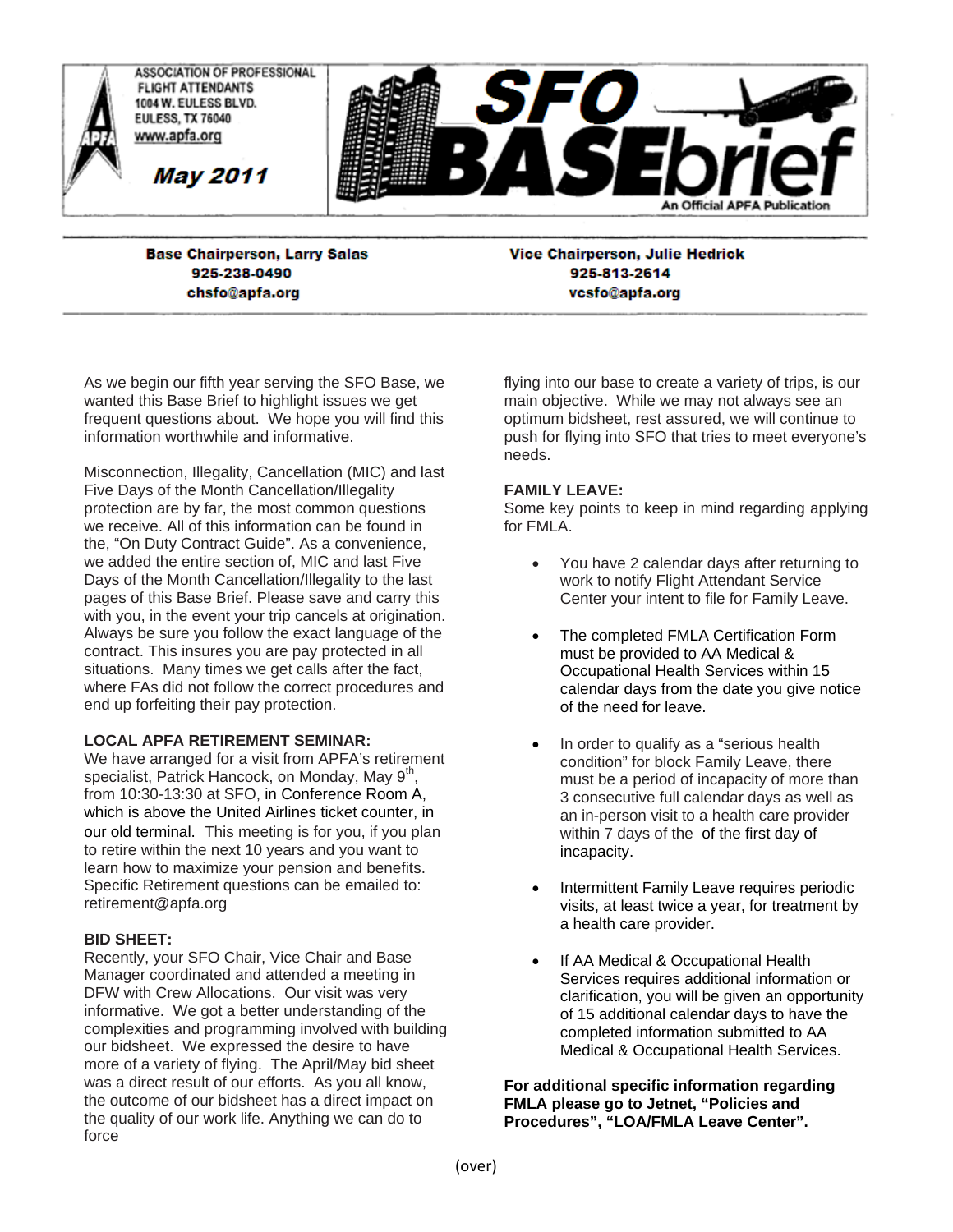## **MAKE UP PROCEDURES:**

As a reminder, currently, if you want to be able to fly up to 85 hours, you must change your "option", or Crew Schedule will not call you. Also, don't forget to update your 30 and 7 if necessary.

### **REQUEST TO DEADHEAD AND EXCEED ON-DUTY LIMITATION**

If you are scheduled to layover prior to deadheading home in order to comply with the on-duty maximum, you may request to exceed the on-duty limitation in order to deadhead home in the same duty period. 1. If permitted, the departure time of the deadhead must be within the actual on-duty limitation. 2. You will be paid and credited for the scheduled legal second duty period.

3. If you elect to waive the on-duty limitation to deadhead home early, you may also waive the legal at-home rest required after the originally scheduled deadhead flight(s). You will then be given legal athome rest based on the actual deadhead flight(s). However, you must enter the following code, HIHBM/SEQ#/DATE in your personal mode to use actual deadhead legality for home rest and be legal for next trip; otherwise crew schedule may remove you from sequence.

4. If, by exercising this rest waiver, you become legal and available for a sequence from which you had been removed due to an illegality created by the original deadhead flight(s), you can request that Crew Schedules restore that trip to your schedule if it is still available.

5. You must be given the applicable minimum legal home base rest following the sequence as actually flown.

# **RESERVE:**

## **MONTHLY MAXIMUM**

The monthly maximum for all reserves is eighty-five (85) hours.

# **DO I HAVE TO CALL THE TAPE? Duty Ends Before the Call-in Window:**

You have two options:

1. Call the tape, or

2. Call Crew Schedule during your debrief to inform them that you will not call the tape and that you will make contact immediately after your rest break ends. When making this contact, you must be available for sign-in at the airport no earlier than one hour later.

**Duty Ends During the Call-in Window:**  Yes, you must call the tape.

base rest after a carryover/fly-through trip is governed by Flight Attendant status at trip

**Duty Ends After the Call-in Window:** 

No, there is no obligation to call the tape or make any contact with Crew Schedule. You must be available for assignment after the completion of your

**HOME BASE REST - DOMESTIC RESERVE**  Home base rest required after a trip sequence or training for reserves is twelve (12) hours. Home

origination, regularly scheduled or reserve. For example, a regularly scheduled trip into a reserve month would require at least eleven (11) hours of rest after completion.

## **SFO E-Group:**

legal rest.

If you would like to be kept up-to-date with the latest information regarding our base and our job, send your email address to salasljsfo@gmail.com and we will add you to our SFO E-Group list.

Also, please visit www.apfa.org It is a great resource of valuable information. SFO does have a Base page. Follow the links to "Base Pages", "SFO" on the left side of the home page. We will periodically update the SFO Base page, "Bulletin Board" with timely, pertinent and useful information. The weekly Hotline is also available by calling 800- 399-APFA, or sign up via www.apfa.org/hotline to receive the Hotline in your email. To receive text updates, text APFA to 313131. You can also follow APFA on Facebook, Twitter & YouTube.

Facebook.com/APFAunity Twitter.com/ APFAunity YouTube.com/aaflightattendants

**As a reminder, please be sure your local APFA phone contacts are up to date in your phones. We still have Flight Attendants using old APFA local phone contacts. Check the numbers below and make sure you are using the correct phone numbers. Thank you.** 

In Unity,

**Larry Salas Julie Hedrick 925-238-0490 925-813-2614 925-359-7404 (text) vcsfo@apfa.org chsfo@apfa.org** 

## **APFA HDQ: 817-540-0108**